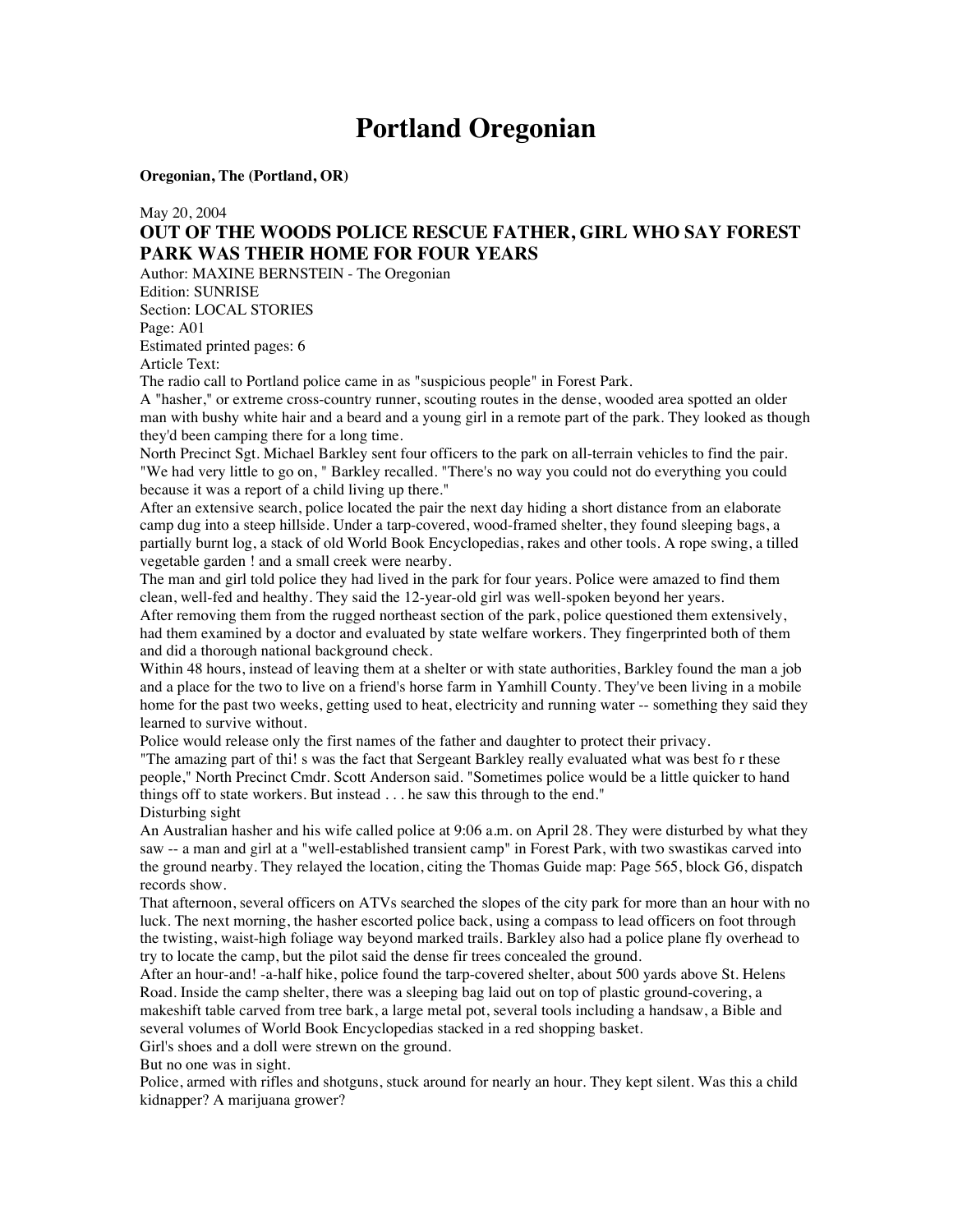"We were fairly heavily armed. We didn't know who'd we encounter," North Precinct Officer Joe Campbell said. "It kind of threw us all for a loop."

As officers left to go, a police dog named Lance disappeared over a hill. Officer Chauncey Curl, his handler, found Lance about 50 yards down a ridge, sniffing at a man and a girl huddled behind a tree. The man looked as! if he was in his 50s, with a thick head of white hair and a beard. Th e girl appeared young. Police immediately split up the two. Barkley questioned the girl, while Campbell spoke to the man. The man said his name was Frank. He told police he was a 53-year-old Marine Corps veteran and college graduate who served in Vietnam. He said he came to Oregon from Tacoma without a job and virtually no money. Frank told police that the girl's mother was institutionalized in New Hampshire, where his daughter was born, and the two now lived on a \$400-a-month disability check.

Rather than live on the streets and expose his daughter, Ruth, to alcohol and drugs, they hiked deep into Forest Park and built a lean-to. Frank said they came into the city twice a week to stop by the bank, attend church, buy groceries and clothes from Goodwill, but would return to the forest, where he taught his daughter using the old encyclopedias. He described himself as a devout Christian and gave police a detailed explanation of the ancient Chinese interpret! ation of the swastika, before it became a Nazi symbol of hatred. For them, it symbolized prosperity, purity and good fortune.

They grew vegetables and used the nearby creek to keep clean. They stored perishable foods in a small pool of water at the creek's edge.

Before the St. Johns Bridge closed to pedestrian traffic, they used to hike down a zigzagging, rocky path from their campsite onto St. Helens Road and walk two miles to the Safeway in the St. Johns neighborhood. In fact, Campbell, a 10-year bureau veteran, said he remembered seeing them walk by North Precinct. More recently, they'd take a bus into Northwest Portland to shop at the Stadium Fred Meyer.

Two ask to remain together

The man and girl told police that the hasher was the first person to find their camp in the four years they were out there, and were stunned police found them.

Their biggest worry was being split up, police said.

"Please, don't take me from my daddy," the! 12-year-old girl pleaded with Barkley, as they sat on a log talking f or at least 30 minutes, the officer recalled.

Barkley, a 26-1/2-year bureau veteran who has a 6-year-old daughter, and Campbell, who taught grade school for 20 years in Montana before becoming a cop, were struck by the unusually strong relationship between father and daughter, which they viewed as sincere and healthy.

"What was so clear was that their living conditions were unacceptable, but their relationship was a real deep love and caring for each other," Barkley said.

Campbell agreed.

"To separate them would break their heart, their spirit," he said. "Their whole lives seemed to revolve around each other."

Police persuaded Frank and Ruth to leave the camp, promised to help find them food and shelter and said they'd try not to separate them.

The father and daughter, leery at first, led police down their familiar trail to St. Helens Road, carrying their belongings in two backpacks that held their birth certificates, passports and c! lothes. Ruth had a calico kitten tucked in her green pack.

"All of us had difficulty negotiating the path, except for Frank and Ruth," Campbell said. "And, they were in street shoes, and we were in boots."

Police took the pair to the Portland Police Bureau's Sunshine Division for clean clothes and food. Campbell enlisted the help of JOIN homeless outreach worker Mike O'Malley, who found them a spot in a family shelter for two nights.

The father, though, wanted to return to his old camp to retrieve a stove and tent before arriving at the shelter. Barkley let the two go back to the park but said he expected them to return to the shelter by 7 p.m. It was a risk. Barkley nervously sat at the shelter, waiting for the two, wondering if they'd show as Campbell waited in his car along St. Helens Road to give them a ride if he saw them.

"Sometimes you go with your gut feeling. You go with what's best for the people, and I was going to take responsi! bility regardless," Barkley said.

At 7 p.m., the father and dau ghter arrived at the shelter.

"There is a God," Barkley told Campbell.

A pediatrician who examined the girl found her free of any illness, any signs of physical or sexual abuse,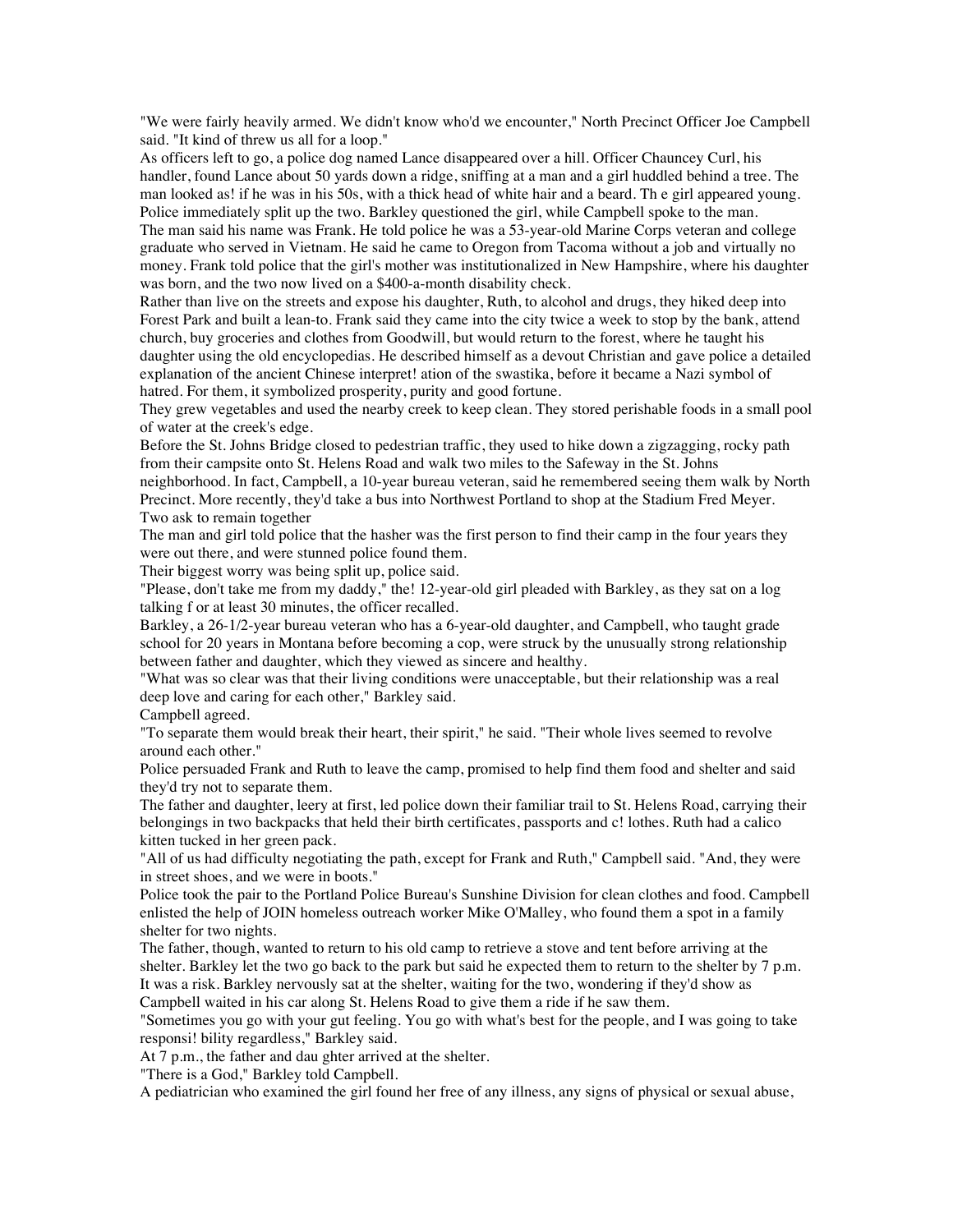and was impressed that she had no cavities.

A criminal background check came up empty, police reports said. With some prodding from supervisors, Barkley alerted caseworkers from the state Department of Human Resources, who felt comfortable that there were no signs of abuse and the father and daughter could remain together, according to police reports. Barkley knew the shelter could house the father and daughter for two nights, but what about afterward? He thought of his longtime friend, a Portland businessman who owns a horse farm in Yamhill County.

"What am I going to do? Throw them into the system? I can't keep chasing them around," Barkley said. His friend agreed to meet the two on April 30. Convinced Barkley had done his homework, the friend brought Frank and Ruth back to his farm the next morning. He said the 53-year-old is now mowing lawns, learning to drive a tractor, and that the father and daughter are riding bicycles to a nearby church on Sundays.

When Campbell and Barkley said goodbye to the father and daughter, they held out their hands to Ruth. "She didn't want to shake hands, but she would give us a hug," Campbell said.

O'Malley, a homeless outreach worker for six years in Portland, said the case is remarkable because it involved a single father home-schooling his child in the woods, and because of the steps police took to help them out.

"The police really went to extraordinary lengths in trying to help the father and daughter," O'Malley said. Campbell said he and Barkley put in extra effort, but it was worth it. "We're all kind of holding our breath to see that it all goes well."

Maxine Bernstein: 503-221-8212; maxinebernstein@news.oregonian.com Caption: 3 Photo - Courtesy of Portland Police Bureau

Graphic - Map by The Oregonian

Copyright (c) 2004 Oregonian Publishing Co.

Record Number: 0405200195

## **Portland Oregonian**

#### **Oregonian, The (Portland, OR)**

#### June 2, 2004

### **RESETTLED FROM PARK, FATHER, GIRL SLIP AWAY**

Author: JOSEPH ROSE - The Oregonian

Edition: SUNRISE Section: LOCAL STORIES

Page: A01

Estimated printed pages: 3

Article Text:

Summary: Fearing they were being tracked by news helicopters, the man and his daughter, 12, leave a newfound Yamhill County home

Where have Frank and Ruth gone?

A month ago, a man and his 12-year-old daughter abandoned their 4-year-old hermitage in Forest Park for a Yamhill County horse farm. Now, they have seemingly vanished into the spring air of Oregon's coastal range.

Portland police Sgt. Michael Barkley, who found a place for the homeless pair to live on a friend's farm, said he has been unable to find Frank to tell him about \$6,500 deposited into a relief fund by donors around the country.

Barkley said he last spoke to the 53-year-old former Marine two Saturdays ago. While he was happy to have a job on the farm, Frank was uneasy with news stories about him and his daughter.

Police have withheld their last names to protect their privacy. Still, Frank said it had gone too far. He told Barkley that television-news ! helicopters kept showing up in the sky over the farm.

Frank felt "hunted" by the helicopters, Barkley said, and feared that kids would call Ruth "the Forest Park hillbilly" if her face showed up on TV.